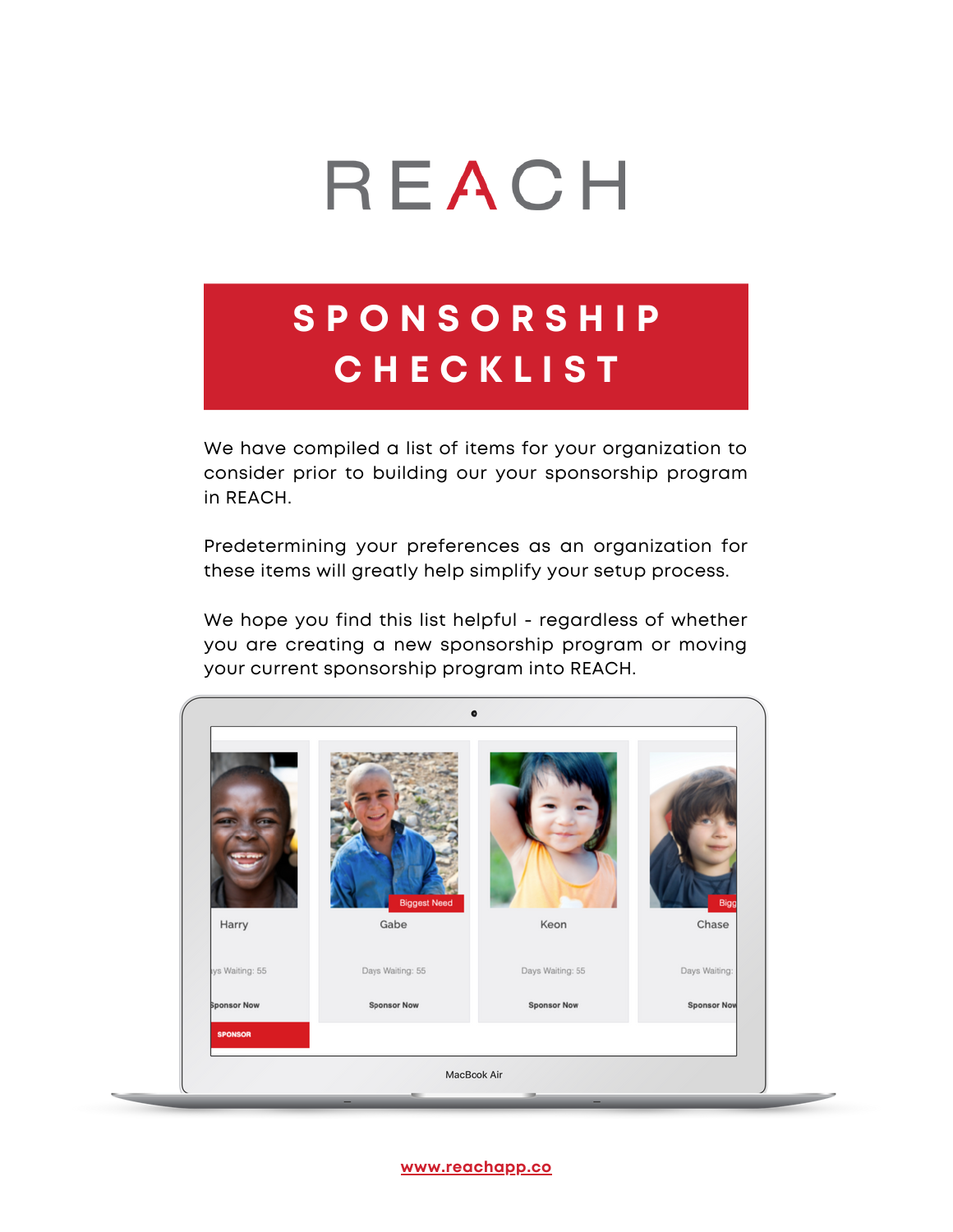#### **N O . 1 — S P O N S O R S H I P C U S T O M F I E L D S**

What information do you want to capture for each sponsorship (ex: Grade, Favorite Activity, Favorite Color, Favorite Subject)? Age is automatically calculated and displayed using the sponsorship's date of birth.

Which of these items do you want to be shown publicly, to admins only (ex: vaccination record) or to sponsors only (ex: Report Card)?

#### **N O . 2 — S P O N S O R S H I P & S H A R E T Y P E S**

Do you want to allow multiple sponsors to support each sponsorship? If so, how do you plan to break down the sponsorship cost (ex: how many shares; the cost per share; frequency options of monthly, quarterly, biannually, yearly)?

Do you want to further sub-divide your sponsorship shares into share types? (ex: Healthcare, Education, Nutrition).

#### **N O . 3 — S P O N S O R S H I P I M A G E S**

Do you have an image readily available for each sponsorship? If not, do you have a placeholder image you can use? REACH requires an image for each sponsorship listed.

Tip: When saving your sponsorship images, name the image files the same as you plan to name your sponsorships to make the import process easier.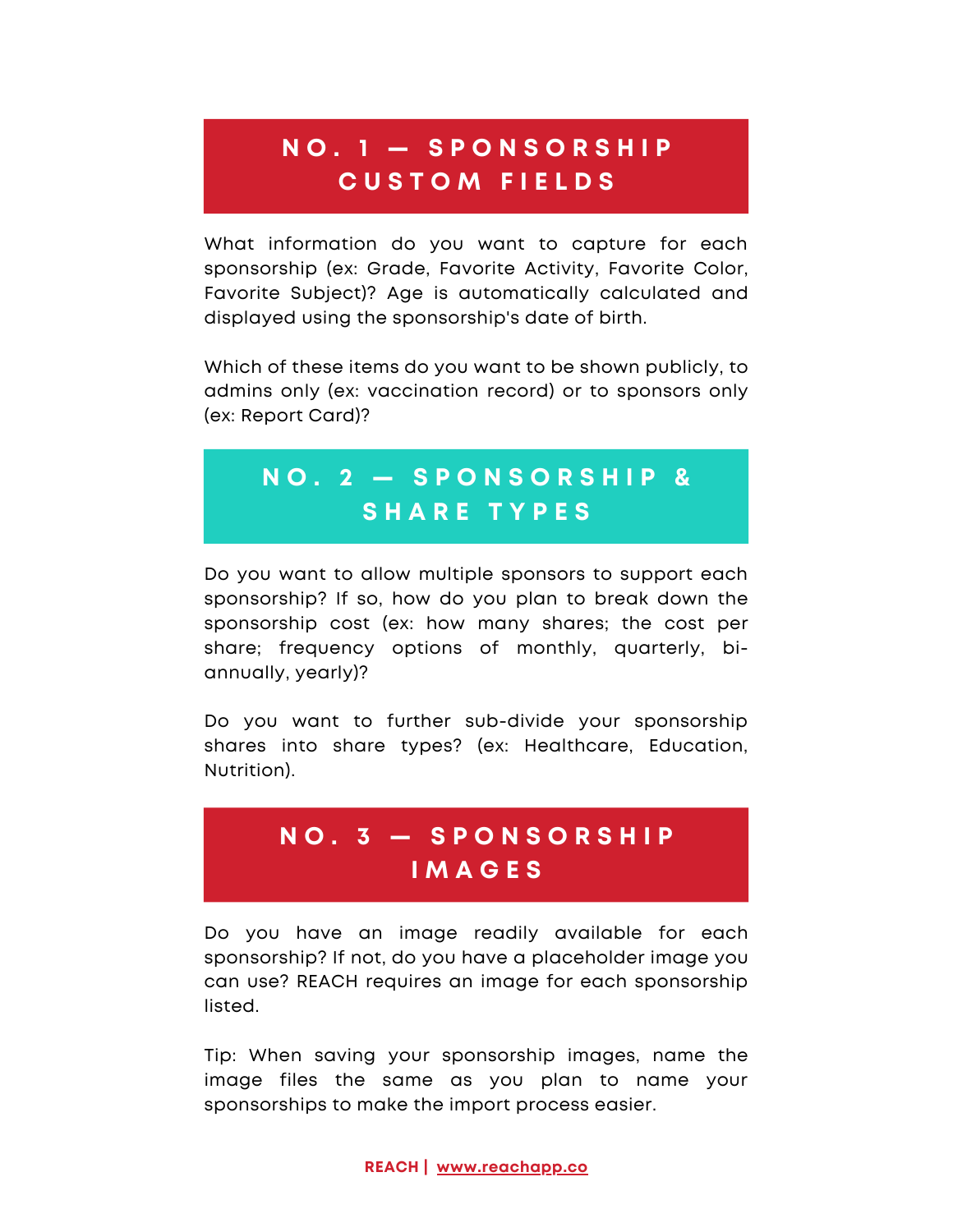#### **N O . 4 — N A M I N G S P O N S O R S H I P S**

Consider any privacy concerns for the countries you serve. Do you want to hide the sponsorship name from the public view?

Tip: Some partners will use first name only, whereas others use a numerical system for sponsorship naming.

#### **N O . 5 — P R E V I O U S S P O N S O R S H I P S Y S T E M**

Do you want to include an external reference ID from a previous system? This is particularly useful for organizations seeking continuity from a previous system in reporting and record keeping.

#### **N O . 6 — I N A C T I V E S P O N S O R S H I P S**

Do you have any inactive sponsorships you want to include within REACH?

This could include sponsorships you prefer to be hidden or disabled or those that have graduated from your sponsorship program that you want to keep recorded.

#### **N O . 7 — F A M I L Y U N I T G R O U P I N G**

Do you want to link sponsorships into family units? (ex: link siblings or households) If so, do you want sponsors to also be able to sponsor the entire unit?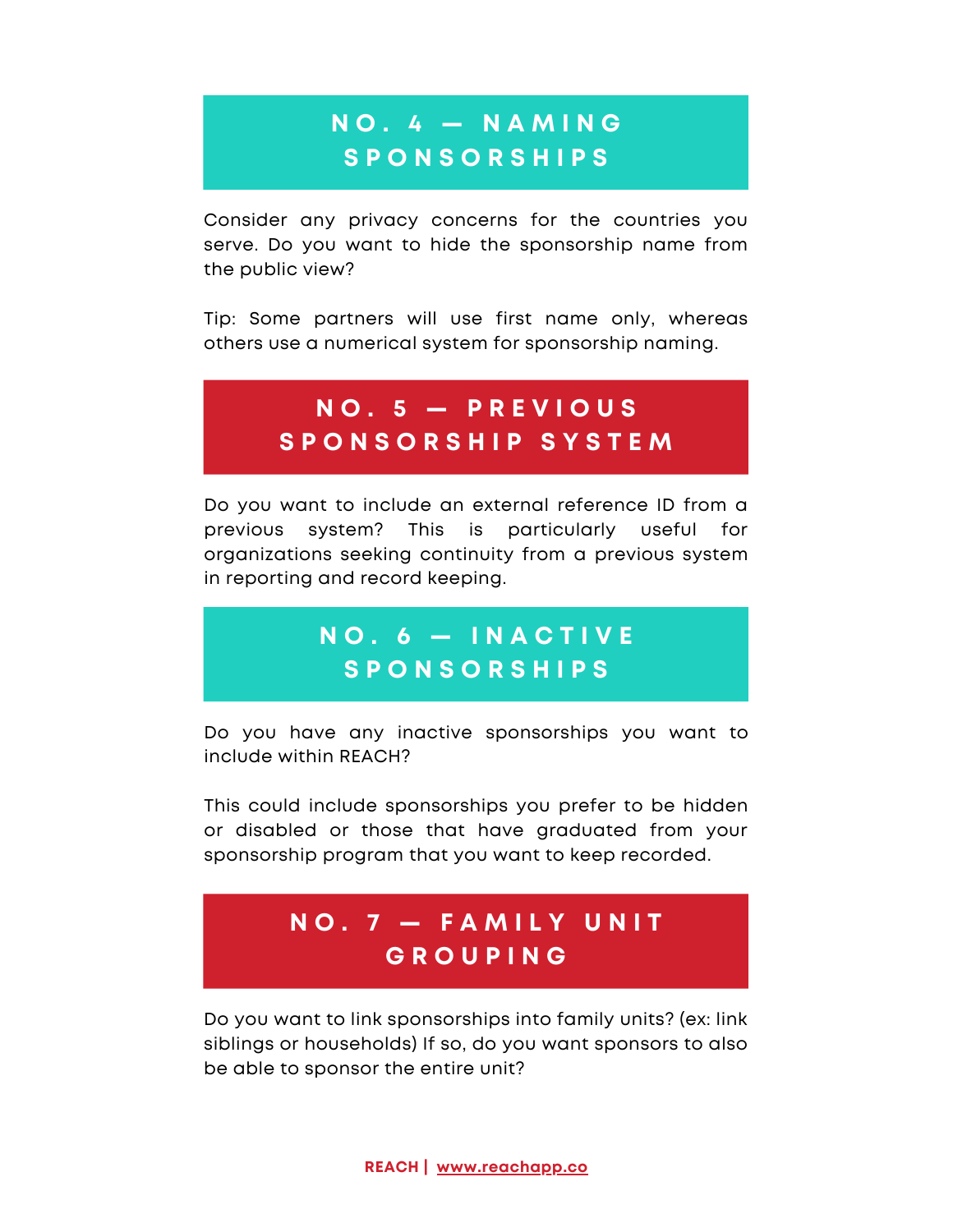#### **N O . 8 — S P O N S O R S H I P F I L T E R S**

When a potential sponsor searches for a sponsorship. what search filters do you want available? Status, Type, Place and Age are automatically included within REACH.

Some common examples are by biggest need, project, gender or birth month.

#### **N O . 9 — S P O N S O R S H I P C O N V E R S A T I O N S**

Do you want to allow admin-moderated communication between your sponsors and sponsorships?

If so, do you want attachments (ex: images and files) and/or video to be exchanged with these conversations?

What other rules and guidelines do you want in place for this?

Tip: If enabling conversations, we recommending providing your sponsors with a list of suggested topics to discuss and to avoid.

#### **N O . 1 0 — S P O N S O R S H I P G I F T S**

Do you want to provide the ability for sponsors to purchase and/or donate gifts for their sponsorships?

REACH enables organizations to set up a Gift Catalog where sponsors can log in and choose to purchase a gift for their sponsorship.